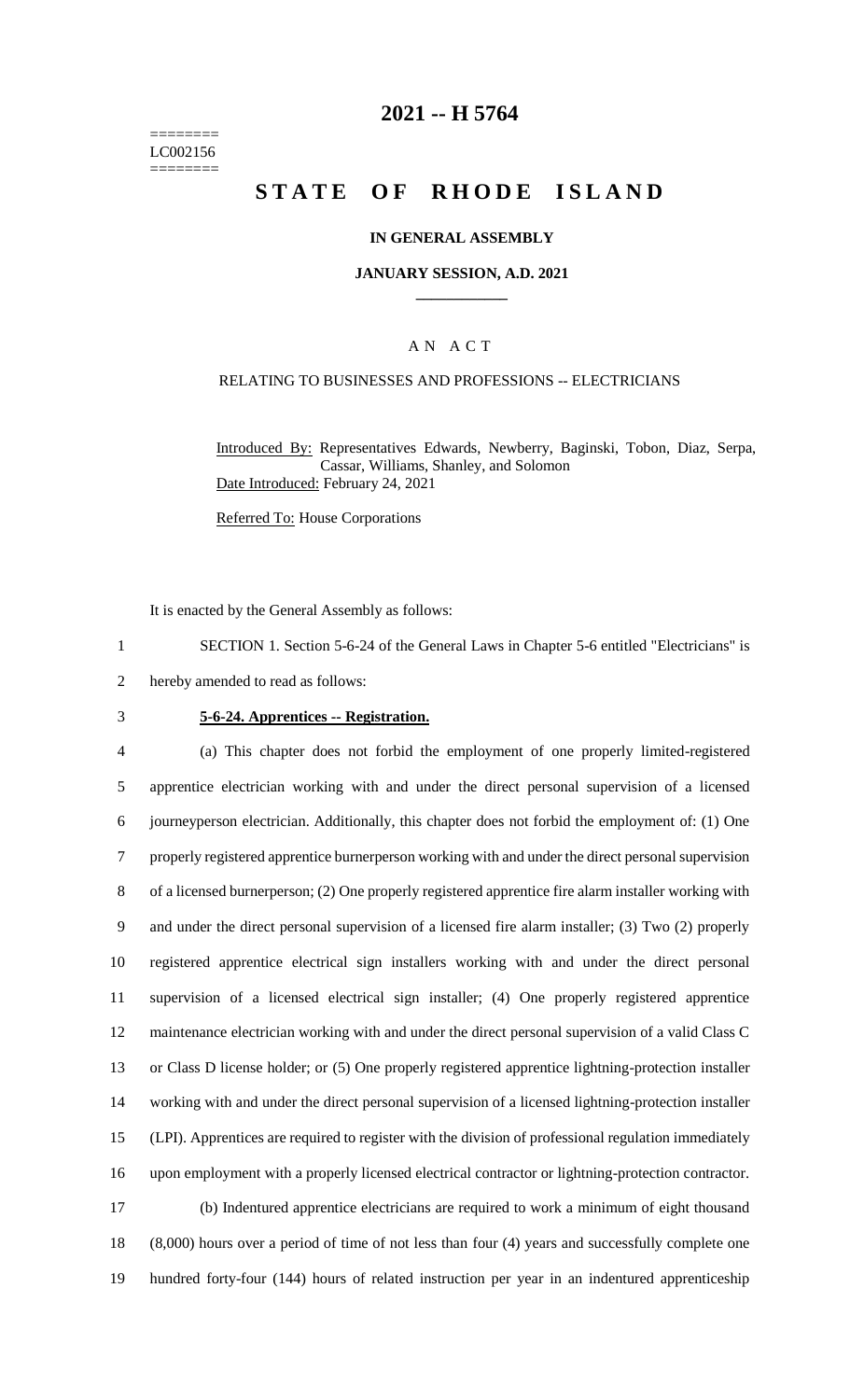program approved by the Rhode Island department of labor and training, to qualify for the journeyperson "B" electrician examination; provided, however, apprentices may receive credit for one hundred forty-four (144) hours of classroom training gained in a vocational school authorized by the board of education, or two hundred eighty-eight (288) hours of classroom training gained 5 upon the successful completion of a course of study in a fully accredited trade school that has been approved by the Rhode Island office of post-secondary commissioner and approved by the Rhode Island department of labor and training apprenticeship council. Provided, that the test applicant has possessed, for at least four (4) years prior to the filing of the application, a certificate of registration in full force and effect from the department of labor and training of Rhode Island specifying the person as an indentured apprentice, and the application of an applicant is accompanied by an affidavit or affidavits of his or her employer or former employers or other reasonably satisfactory evidence showing that the applicant has been actually engaged in electrical work as an apprentice in Rhode Island during those four (4) years; or the application is accompanied by an affidavit or other reasonably satisfactory evidence showing that the applicant has successfully completed a course of study in a recognized college or university and has pursued a course of electrical technology for at least two (2) academic years or is the recipient of an associate degree in electrical technology, and has thereafter been indentured by the department of labor and training as an 18 apprentice for at least  $\frac{2}{\text{two}(2)}$  four (4) years and employed as an indentured apprentice by a duly 19 licensed electrician master in this state for a period of  $two (2)$  four (4) years; or a showing that the applicant possesses a certificate of license issued under the laws of another state, based on training equal to that required by the state of Rhode Island. Limited-registered apprentice electricians shall be required to work a minimum of four thousand (4,000) hours over a period of time of not less 23 than two (2) years.

 (c) Indentured apprentice maintenance electricians are required to work a minimum of six thousand (6,000) hours over a period of time of not less than three (3) years and successfully complete one hundred forty-four (144) hours of related instruction per year in an indentured apprenticeship program approved by the Rhode Island department of labor and training, to qualify for the journeyperson "M" electrician examination. Provided, however, that the test applicant has possessed for at least three (3) years prior to the filing of the application a certificate of registration in full force and effect from the department of labor and training specifying the person as an indentured apprentice, and the application of an applicant is accompanied by an affidavit or affidavits of his or her employer or former employers or other reasonably satisfactory evidence showing that the applicant has been actually engaged in electrical work as an apprentice in Rhode Island during those three (3) years. Class M journeyperson electricians may qualify to take the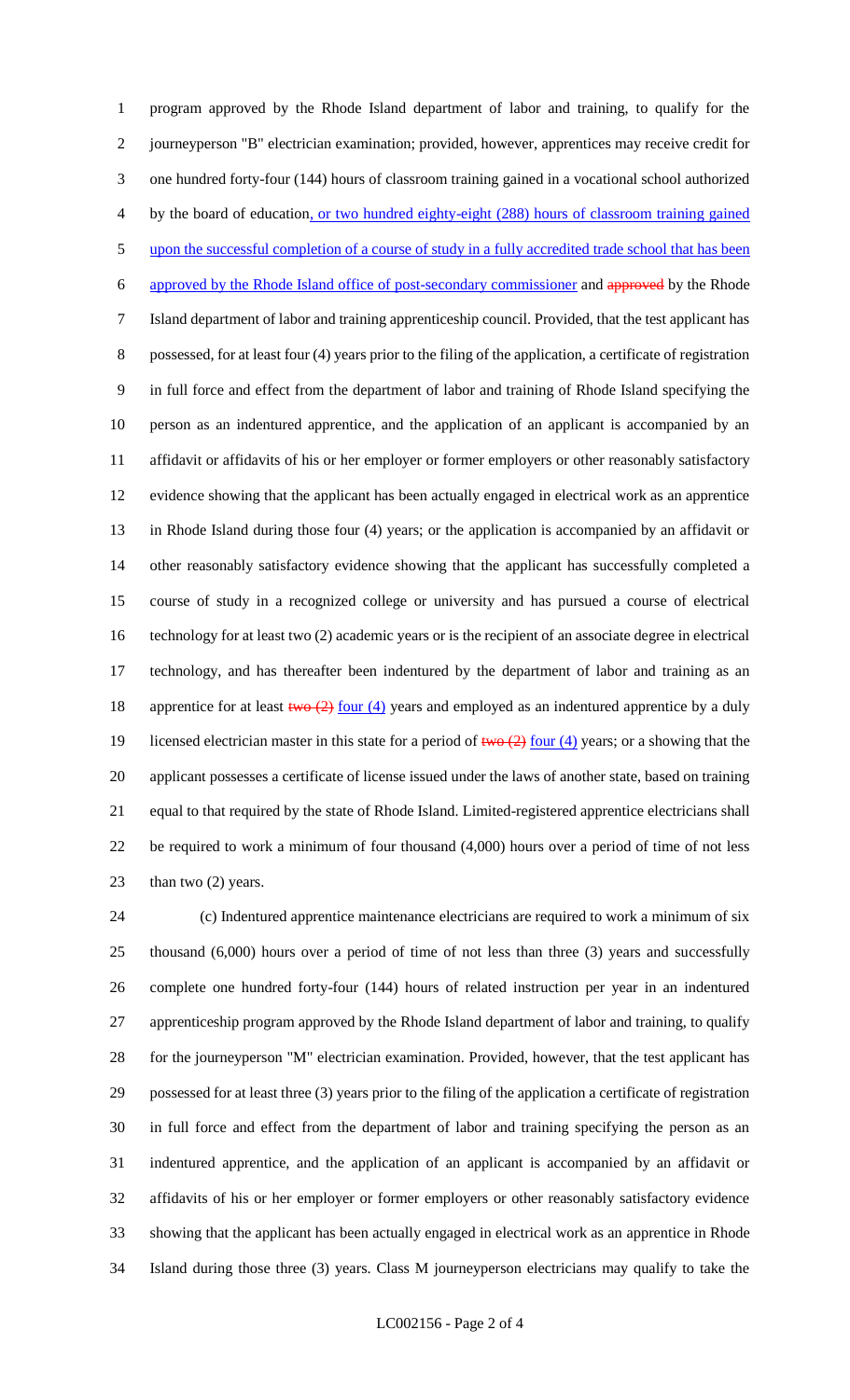journeyperson "B" electrician examination upon registering as a fourth-year apprentice and becoming employed by a properly licensed Class A electrical contractor for that period of time.

 (d) Apprentice lightning-protection installers are required to work a minimum of four thousand (4,000) hours over a period of time of not less than two (2) years to qualify for the lightning-protection installer (LPI) examination. Provided, that the test applicant has possessed for at least two (2) years prior to the filing of the application a certificate of registration in full force and effect from the department of labor and training specifying the person as an apprentice lightning-protection installer, and the application of an applicant is accompanied by an affidavit or affidavits of his or her employer or former employers or other reasonably satisfactory evidence showing that the applicant has been actually engaged in lightning-protection work as an apprentice 11 during those two (2) years.

SECTION 2. This act shall take effect upon passage.

#### ======== LC002156 ========